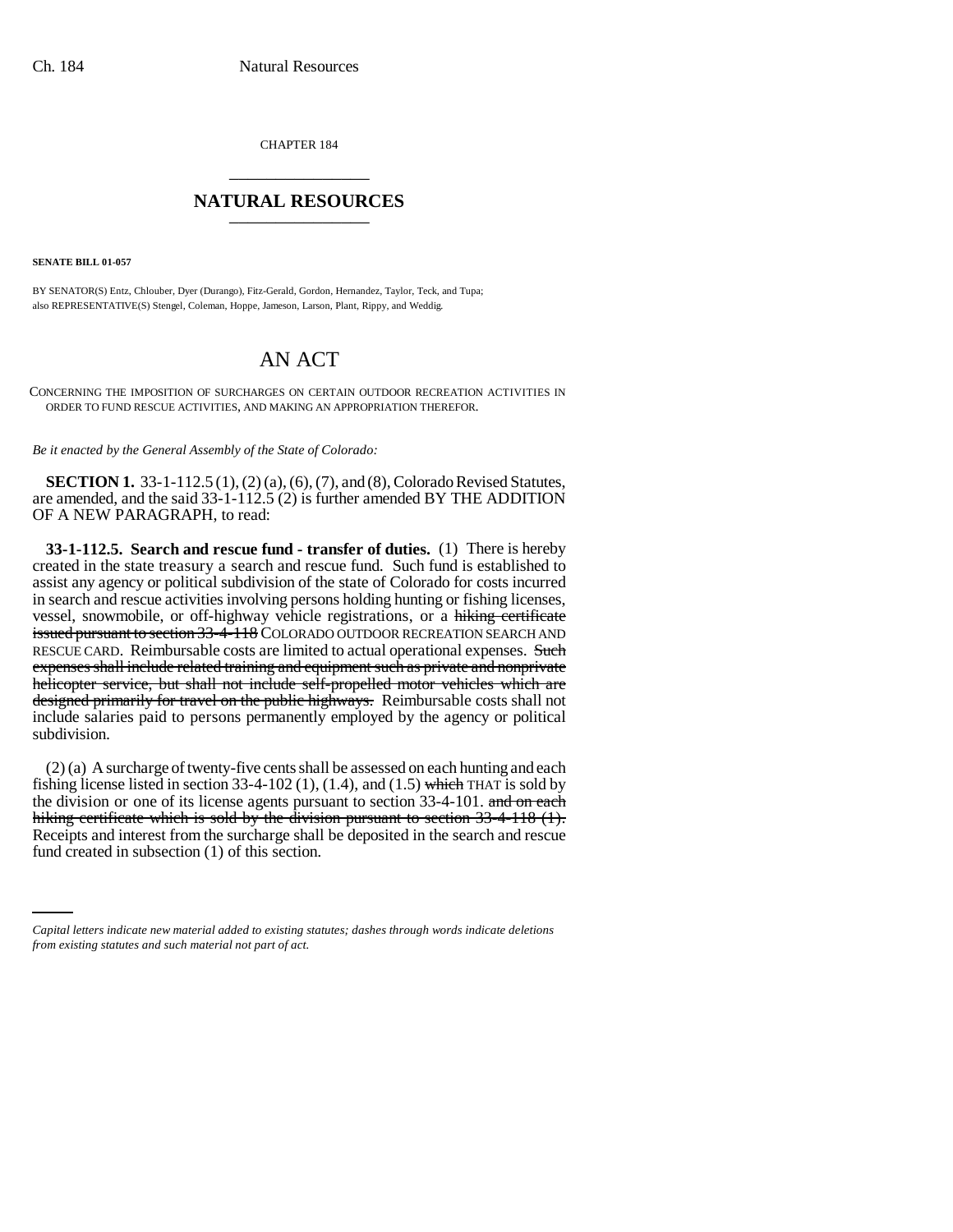(c) (I) THE GENERAL ASSEMBLY HEREBY CREATES THE COLORADO OUTDOOR RECREATION SEARCH AND RESCUE CARD PROGRAM. THE DEPARTMENT OF LOCAL AFFAIRS SHALL MAKE A COLORADO OUTDOOR RECREATION SEARCH AND RESCUE CARD AVAILABLE TO THE PUBLIC IN ACCORDANCE WITH THIS PARAGRAPH (c) TO BACKPACKERS, HIKERS, MOUNTAIN AND TRAIL BIKERS, CROSS COUNTRY SKIERS, AND OTHER PERSONS WHO USE THE COLORADO BACK COUNTRY FOR RECREATION. THE DEPARTMENT OF LOCAL AFFAIRS SHALL ESTABLISH PROCEDURES FOR THE LICENSING OF VENDORS WHO SELL THE OUTDOOR RECREATION SEARCH AND RESCUE CARD, THE PRINTING OF SUCH CARDS, AND THE DISTRIBUTION OF SUCH CARDS TO VENDORS FOR SALE TO THE PUBLIC.

(II) THE COLORADO OUTDOOR RECREATION SEARCH AND RESCUE CARD SHALL COST THREE DOLLARS AND SHALL BE VALID FOR ONE YEAR FROM THE DATE OF PURCHASE. THE DEPARTMENT SHALL CHARGE VENDORS TWO DOLLARS FOR EACH COLORADO OUTDOOR RECREATION SEARCH AND RESCUE CARD, WHICH SHALL BE TRANSMITTED TO THE STATE TREASURER, WHO SHALL CREDIT THE AMOUNT TO THE SEARCH AND RESCUE FUND CREATED IN SUBSECTION (1) OF THIS SECTION. THE REMAINING ONE DOLLAR SHALL BE RETAINED BY THE VENDOR AS THE VENDOR'S FEE.

(III) THE DEPARTMENT MAY ISSUE A MULTI-YEAR COLORADO OUTDOOR RECREATION SEARCH AND RESCUE CARD THAT SHALL BE VALID FOR A PERIOD NOT TO EXCEED FIVE YEARS. SUCH MULTI-YEAR CARD MAY BE OFFERED AT A REDUCED RATE TO VENDORS WITH A REDUCED VENDOR FEE TO REFLECT ADMINISTRATIVE COST SAVINGS AND OTHER CONSIDERATIONS.

(IV) THE GENERAL ASSEMBLY FINDS AND DECLARES THAT THE COLORADO OUTDOOR RECREATION SEARCH AND RESCUE CARD PROGRAM IS A NEW PROGRAM. THE DEPARTMENT OF LOCAL AFFAIRS IS THEREFORE AUTHORIZED TO CONTRACT, PURSUANT TO SECTION 24-50-504 (2) (b), C.R.S., WITH A PERSON, CORPORATION, OR ENTITY FOR ANY ELEMENTS OF THE ADMINISTRATION OF THE PROGRAM CREATED BY THIS PARAGRAPH (c).

(6) At the close of any fiscal year, all of the moneys remaining in the search and rescue fund and appropriated for search and rescue expenses, after all approved claims and administrative costs have been paid, shall be divided among those counties which THAT have applied to the department of local affairs for year-end grants OR REIMBURSEMENTS from the search and rescue fund. The department of local affairs shall divide such moneys among the counties, first making payment for uncompensated searches and rescues of parents, siblings, spouses, children, or grandchildren of persons holding hunting or fishing licenses, vessel, snowmobile, or off-highway vehicle registrations, or a hiking certificate issued pursuant to section 33-4-118, THE OWNER OF A COLORADO OUTDOOR RECREATION SEARCH AND RESCUE CARD AND second making payment for search and rescue-related training and equipment, which shall include private and nonprivate helicopter service, but not self-propelled motor vehicles which are designed primarily for travel on the public highways, and third making payment for ANY other uncompensated searches. The department of local affairs shall establish rules OPERATING PROCEDURES for applying for year-end grants OR REIMBURSEMENTS from the moneys remaining in the search and rescue fund.

(7) All rules and orders of the wildlife commission adopted before July 1, 1995,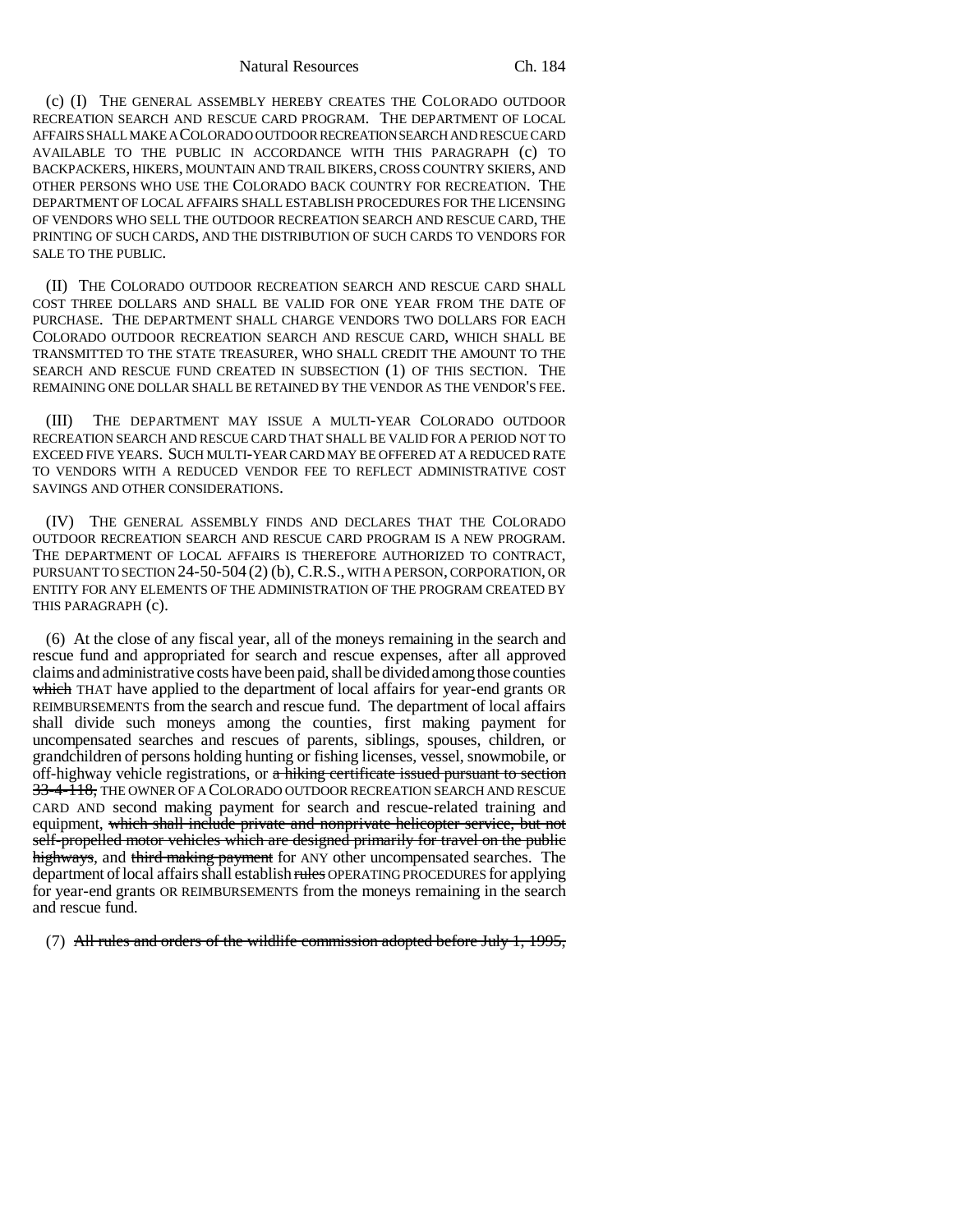## Ch. 184 Natural Resources

in connection with the powers, duties, and functions transferred to the department of local affairs pursuant to this section shall continue to be effective until revised, amended, repealed, or nullified pursuant to law and shall be enforced by the department of local affairs. On and after July 1, 1995, the department of local affairs shall adopt rules as required by this section. Until rules are so adopted:

(a) References to the division of wildlife or the wildlife commission in any existing rules and orders shall be deemed to apply to the department of local affairs; and

(b) The membership on the search and rescue advisory board shall remain unchanged; except that the director of the department of local affairs shall appoint the following to the advisory board:

(I) A representative of the department of local affairs; and

(II) A representative of an organization that promotes the interests of backpackers, hikers, mountain bike riders, or cross-country skiers.

(8) On July 1, 1995, all items of property, including office furniture and fixtures, books, documents, and records of the division of wildlife and the wildlife commission relating to the duties and functions transferred to the department of local affairs pursuant to this section are transferred to and shall become the property of the department of local affairs.

**SECTION 2. Repeal.** 33-4-118, Colorado Revised Statutes, is repealed as follows:

**33-4-118. Hiking certificates.** (1) The division shall make a hiking certificate available to backpackers, hikers, mountain and trail bikers, and cross country skiers, in accordance with the provisions of this section. Persons who engage in the stated activities are not required to purchase the certificate but may do so, at their option.

(2) The hiking certificate shall cost seventy-five cents plus the twenty-five-cent surcharge authorized in section 33-1-112.5, for a total cost of one dollar, and shall be valid for one year from the date of purchase. The division is also authorized to issue a multi-year hiking certificate which shall be valid for a period not to exceed five years. Such multi-year certificate may be offered at a reduced rate to reflect administrative cost savings. The amount the division collects from the sale of hiking certificates shall be transmitted to the state treasurer who shall credit such amount as follows:

(a) The twenty-five-cent surcharge on each certificate the division collects shall be credited to the search and rescue fund, created in section 33-1-112.5;

(b) An amount to be determined by the division shall be credited to the wildlife cash fund, created in section 33-1-112, to help defray the administrative costs associated with the establishment of the certificate process; and

(c) The balance shall be credited to the nongame and endangered wildlife cash fund, created in section 39-22-703, C.R.S., for the purposes specified in section 39-22-703 (2), C.R.S.